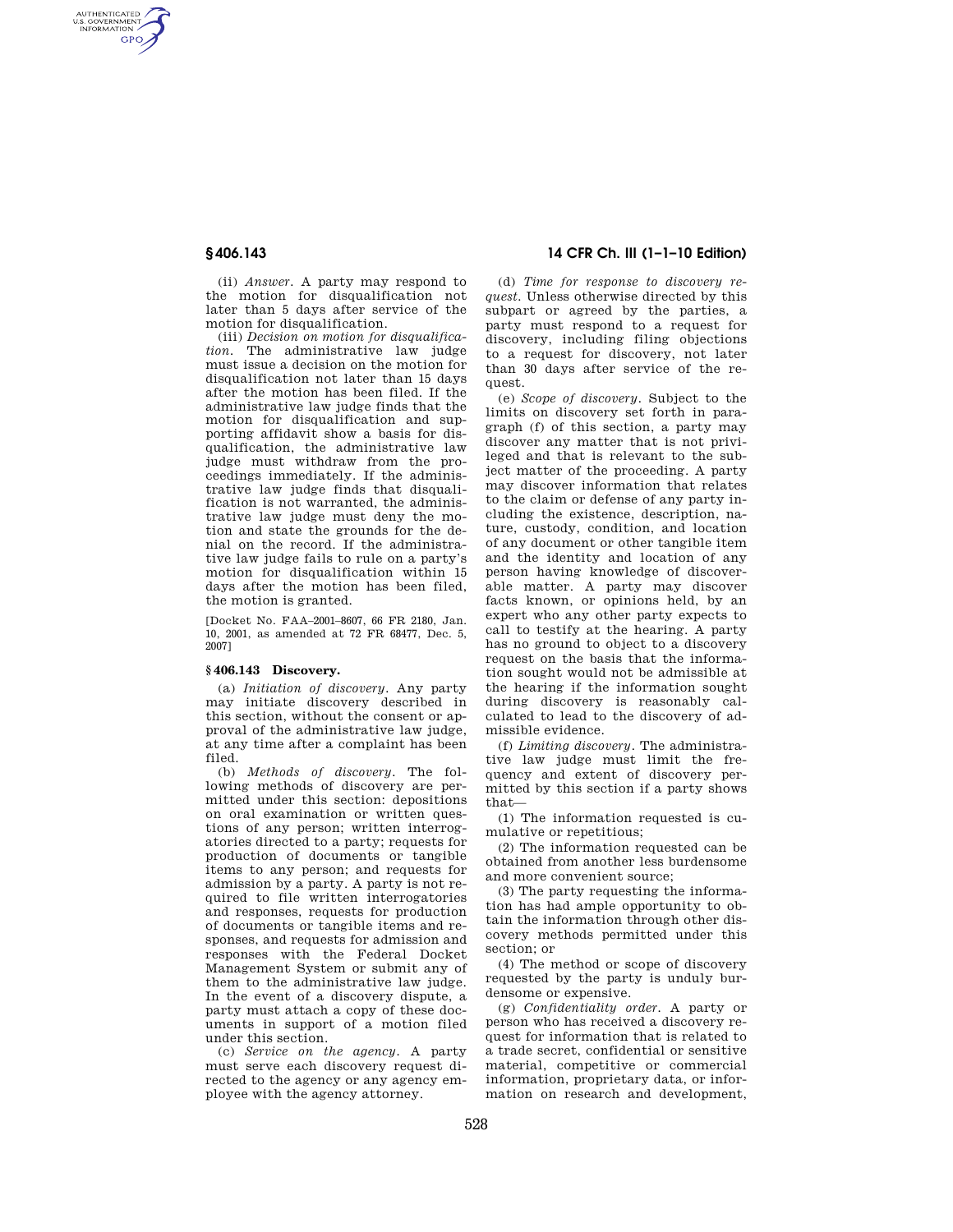## **Commercial Space Transportation, FAA, DOT § 406.143**

may file and serve a motion for a confidentiality order in accordance with §406.117.

(h) *Protective order.* A party or a person who has received a request for discovery may file a motion for protective order and must serve a copy of the motion for protective order on each party. The party or person making the motion must show that the protective order is necessary to protect the party or the person from annoyance, embarrassment, oppression, or undue burden or expense. As part of the protective order, the administrative law judge may:

(1) Deny the discovery request;

(2) Order that discovery be conducted only on specified terms and conditions, including a designation of the time or place for discovery or a determination of the method of discovery; or

(3) Limit the scope of discovery or preclude any inquiry into certain matters during discovery.

(i) *Duty to supplement or amend response.* A party who has responded to a discovery request has a duty to supplement or amend the response, as soon as the information is known, as follows:

(1) A party must supplement or amend any response to a question requesting the identity and location of any person having knowledge of discoverable matters.

(2) A party must supplement or amend any response to a question requesting the identity of each person who will be called to testify at the hearing as an expert witness and the subject matter and substance of that witness' testimony.

(3) A party must supplement or amend any response that was incorrect when made or any response that was correct when made but is no longer correct, accurate, or complete.

(j) *Depositions.* The following rules apply to all depositions taken pursuant to this section:

(1) *Form.* A deposition must be taken on the record and reduced to writing. The person being deposed must sign the deposition unless the parties agree to waive the requirement of a signature.

(2) *Administration of oaths.* Within the United States, or a territory or possession subject to the jurisdiction of the United States, a party must take a deposition before a person authorized to administer oaths by the laws of the United States or authorized by the law of the place where the examination is held. In a foreign country, a party must take a deposition in any manner allowed by the Federal Rules of Civil Procedure.

(3) *Notice of deposition.* A party must serve a notice of deposition, stating the time and place of the deposition and the name and address of each person to be examined, on the person to be deposed, must submit the notice to the administrative law judge, and must file the notice with the Federal Docket Management System, and must serve the notice on each party, not later than 7 days before the deposition. A party may serve a notice of deposition less than 7 days before the deposition only with consent of the administrative law judge. If a subpoena duces tecum is to be served on the person to be examined, the party must attach to the notice of deposition a copy of the subpoena duces tecum that describes the materials to be produced at the deposition.

(4) *Use of depositions.* A party may use any part or all of a deposition at a hearing authorized under this subpart only upon a showing of good cause. The deposition may be used against any party who was present or represented at the deposition or who had reasonable notice of the deposition.

(k) *Interrogatories.* (1) A party may not serve more than 30 interrogatories to each other party. Each subpart of an interrogatory must be counted as a separate interrogatory.

(2) A party must file a motion for leave to serve more than 30 interrogatories on a party before serving additional interrogatories on a party. The administrative law judge must grant the motion only if the party shows good cause for the party's failure to inquire about the information previously and that the information cannot reasonably be obtained using less burdensome discovery methods or be obtained from other sources.

(3) A party must answer each interrogatory separately and completely in writing.